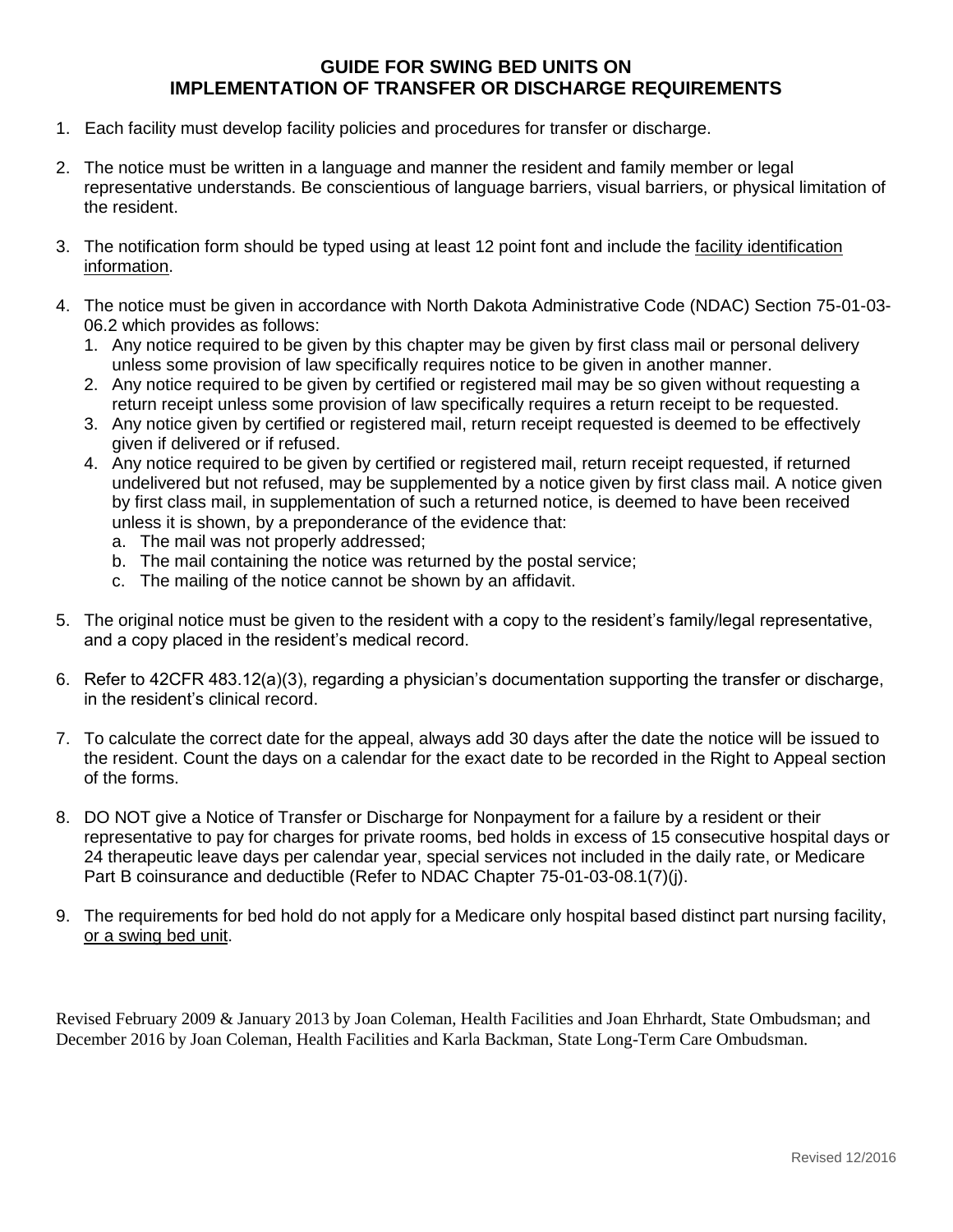# **GUIDELINES FOR COMPLETING TRANSFER AND DISCHARGE FORMS (Swing Bed Units)**

Three (3) transfer and discharge forms have been developed. The purpose of these forms is to address the various types of transfer or discharge a swing bed unit conducts:

- 1. Transfer for hospitalization;
- 2. General transfer or discharge; or
- 3. Transfer or discharge for non-payment

### **\*NOTICE OF TRANSFER FOR HOSPITALIZATION (Swing Bed Units)**\*

Facility identification information: Enter your facility name and location.

Resident Name: Enter resident's full name.

#### Transfer Information:

Under this section you need to complete the following for either an emergency medical transfer or nonemergency transfer:

- 1. Check one of the reasons for the authorized emergency medical transfer as stated in NDAC 75-01-03- 08.1(7) a, b, c., or f. (Note: the reasons are not in alphabetical order.)
	- a. The resident has an urgent medical need, which cannot be met in the facility;
	- b. The resident's physical condition endangers or poses a threat to the health or safety of the resident or other persons in the facility.
	- c. In cases involving a mental condition or behavioral problem, the behavior of the resident creates a serious and immediate threat to the resident or other residents or persons in the facility and all reasonable alternatives to transfer or discharge consistent with the attending physician's orders, have been attempted and documented in the resident's medical record; or
	- f. The resident's health or safety is at risk because the facility cannot reasonably accommodate the needs of the resident.
- 2. Enter the location (i.e. hospital name and town/city) where the resident is being transferred;
- 3. Enter the date the transfer for hospitalization will occur; and
- 4. Enter the specific reason(s) for the emergency medical transfer or non-emergency transfer.

(**Note:** For a non-emergency medical transfer, do not check a reason, only enter in writing the reason why the resident is being transferred, in the reason section, i.e. surgery.)

Right to Appeal: The date recorded here is thirty (30) days after the date this notice is issued. To establish the correct date, add 30 days to the date of issuance. Example: If this notice of transfer for hospitalization is issued April 10, 2016, count 30 days after this day and record May 10, 2016 as the date to be transferred. Always count the days on a calendar.

Right to Representation: This section must contain the name, address, and telephone number of the State Long-Term Care Ombudsman.

#### Persons Notified:

Resident: Enter resident's name and date the notice was given to the resident. Family member/legal representative: Enter names of appropriate parties and the date the notice was given to this person.

Facility Representative Who Completed the Form: The person completing the form must sign and date it.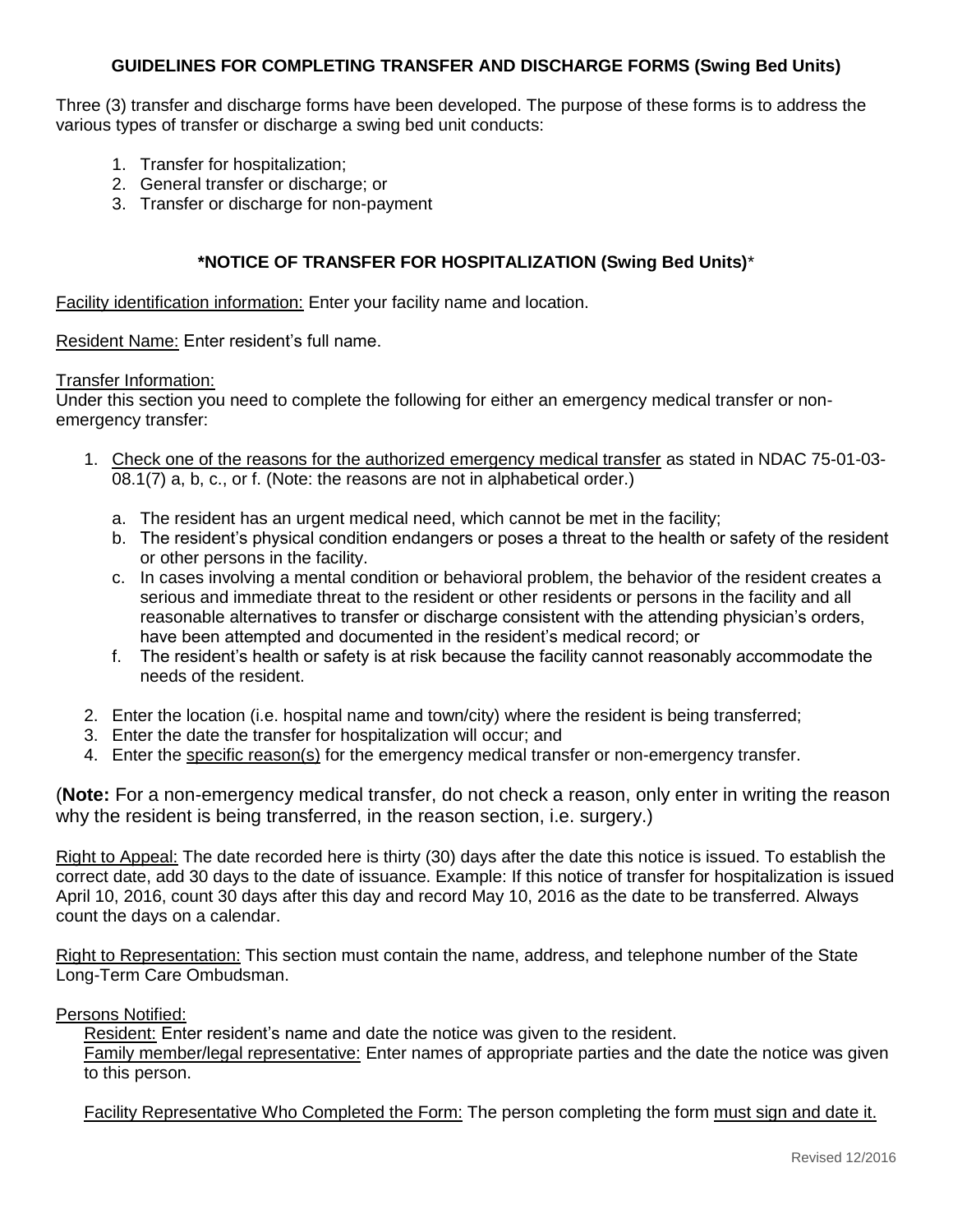# **\*NOTICE OF TRANSFER OR DISCHARGE (Swing Bed Units)**\*

Facility identification information: Enter your facility name and location.

Resident Name: Enter resident's full name.

Transfer or Discharge Information: Under this section, you need to:

- 1. Check one (1) of the authorized reasons for the transfer or discharge as stated in NDAC 75-01-03- 08.1(7) b., c., d., e., f., g., h., i.
	- b. The resident's physical condition endangers or poses a threat to the health or safety of the resident or other persons in the facility;
	- c. In cases involving a mental condition or behavioral problem, the behavior of the resident creates a serious and immediate threat to the resident or other residents or persons in the facility and all reasonable alternatives to transfer or discharge, consistent with the attending physician's orders, have been attempted and documented in the resident's medical record;
	- d. The resident's health has improved sufficiently so the resident no longer needs the services provided by the facility;
	- e. The resident was accepted by the facility for the purpose of receiving specialized services and has fully benefited from those services or can no longer benefit from those services, provided that the purpose of the admission and the expected length of stay were agreed to, in writing, by or on behalf of the resident, prior to admission [This has been removed from the notice, as it fails to meet the Federal requirements];
	- f. The resident's health or safety is at risk because the facility cannot reasonably accommodate the needs of the resident;
	- g. A public official with jurisdiction over matters of health or safety, in the performance of official duties, determines if the health or safety of the resident is endangered by continued residence in the facility;
	- h. The facility's license is revoked, suspended, or not renewed, or the facility's participation in Medicare or Medicaid is terminated; or
	- i. The facility intends to cease operations.
- 2. Enter the location (i.e. place and town/city) where the resident is being transferred or discharged. Location must be appropriate and able to meet the resident's needs (i.e., the resident's home, swing bed, nursing facility, or basic care (facility);
- 3. Enter the date the transfer or discharge will occur; and
- 4. Enter the specific reason(s) for the transfer or discharge.

Right to Appeal: The date recorded here is thirty (30) days after the date this notice is issued. To establish the correct date, add 30 days to the date of issuance. Example: if this notice of transfer for hospitalization is issued April 10, 2016, count 30 days after this day and record May 10, 2016 as the date to be transferred. Always count the days on a calendar.

Right of Representation: This section must contain the name, address, and telephone number of the State Long-Term Care Ombudsman.

### Persons Notified:

Resident: Enter resident's name and date the notice was given to the resident.

Family member/legal representative: Enter names of appropriate parties and the date the notice was given to this person.

Facility Representative Who Completed the Form: The person completing the form must sign and date it.